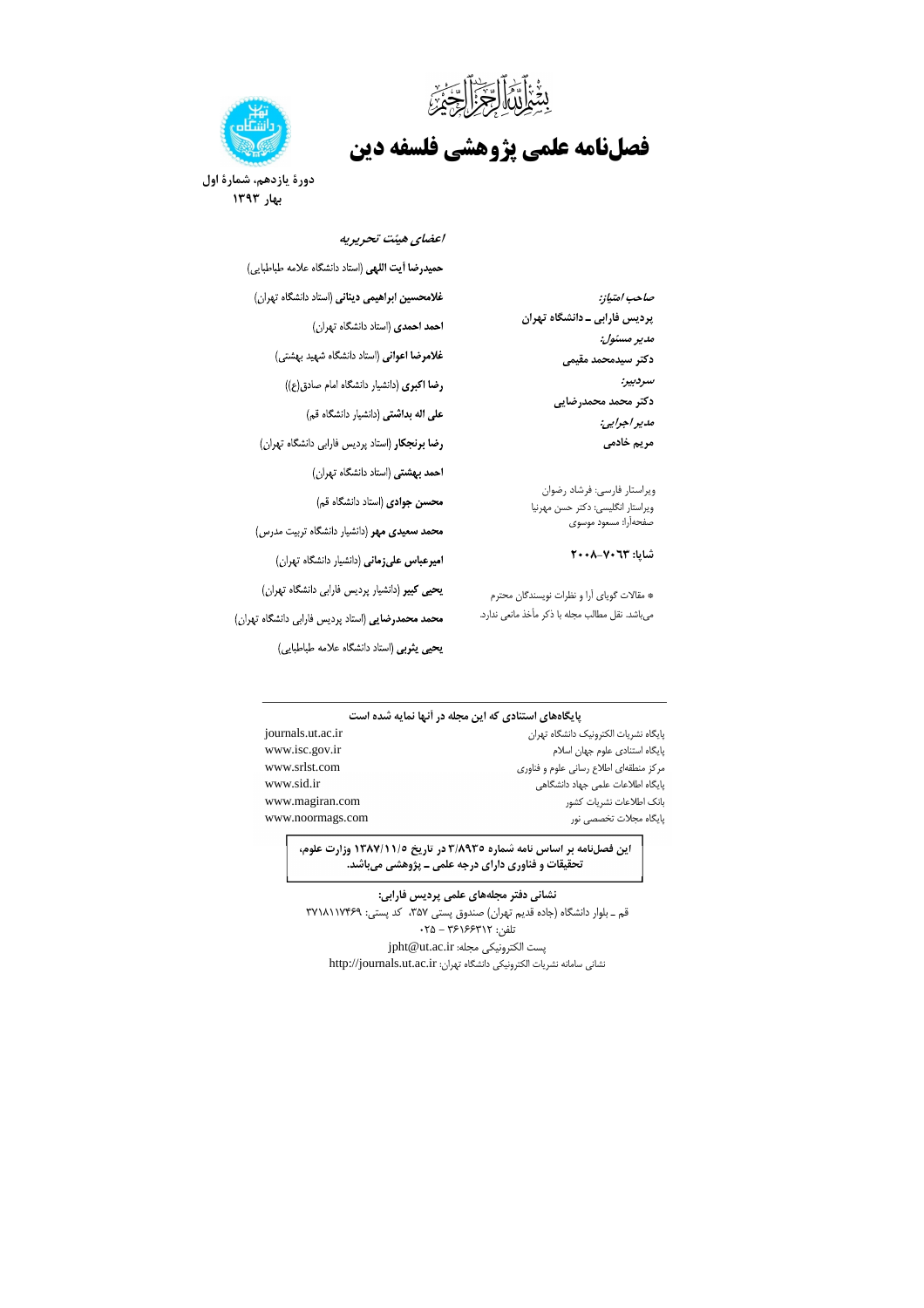### **راهنماي تدوي ن و نگارش مقالات**

- 1. حجم هر مقاله بيش از ٢٠ صفحه حروف چيني شده و كمتر از ٨ صفحه نباشد. (حاشيه سفيد صفحات از بالا و پـائين ٤ و از سـمت 5/3چپ و راست سانتي متر مي باشد. هم چنين هر صفحه حداقل داراي سه پاراگراف باشد.)
- 2. متن اصلي حتما بايد فارسي بوده و در صورت نياز به عبارات غير فارسي، ترجمه فارسي آن ها در متن و عبارت اصلي غير فارسـي در پاورقي آورده شود.
- 3. در متن مقاله عبارت هايي كه بيان گر خصوصيتي است و نويسنده توجه بيشتري را از خواننده طلب ميكند، همانند اسـامي خـاص، ماده قانون، ترجمهاي از عبارتي غير فارسي يا ... با اين علامت " " آورده شوند.
- 4. قول نقل هاي مستقيم با علامت گيومه و نقل قول«» هاي غير مستقيم از پاراگرافي جديد آغاز شود. بديهي است در پايـان نقـل قولهـا نشاني بر اساس سيستم درونمتني آورده خواهد شد.
- 5. ارجاعهاي مربوط به منابع درون متن بلافاصله پس از نقل مطلب داخل پرانتز به اين صورت ذكر شود: (نام صاحباثر، سـال انتشـار منبع، شماره صفحه). تاكيد ميشود هر سه عنصر نام، تاريخ و شماره صفحه ذكر شوند.
- 6. چكيده فارسي و انگليسي مقاله هر كدام از 150تا 50 كلمـه (شـامل موضـوع، سـاختار و نتـايج مقالـه) همـراه بـا واژگـان كليـدي حداكثر 7 واژه ضميمه گردد. (اين واژگان با ويرگول از يكديگر جدا شوند)
	- 7. فهرست مĤخذ، به ترتيب الفبايي نام خانوادگي نويسندگان، در انتهاي مقاله به شرح ذيل آورده شود:
	- كتابها: نام نويسنده (تاريخ انتشار)، عنوان كتاب، شماره جلد، نام مترجم يا مصحح، محل انتشار، نام ناشر.
		- مثال: راسل، برتراند (1373)، تاريخ فلسفه غرب، ترجمه نجف دريابندري، تهران، انتشارات پرواز.
- مقالهها: نام نويسنده (تاريخ انتشار)، عنوان كامل مقاله با حروف ايتاليك، نام مجله، شماره و مشخصات مجله، شماره صفحههاى آغاز و پايان مقاله.
	- مثال: اعواني، غلام رضا (1374 )، وحدت وجود، خردنامه صدرا، سال چهارم، شماره دوم، صفحات . 151-172
- 8. توانند مقاله نويسندگان محترم مي هاي خود را به نشاني سامانه نشريات الكترونيكي دانشگاه تهران (ir.ac.ut.journals://http در )، بخش سامانه اختصاصي مجله فلسفه دين (http://jpht.ut.ac.ir) ارسال نمايند.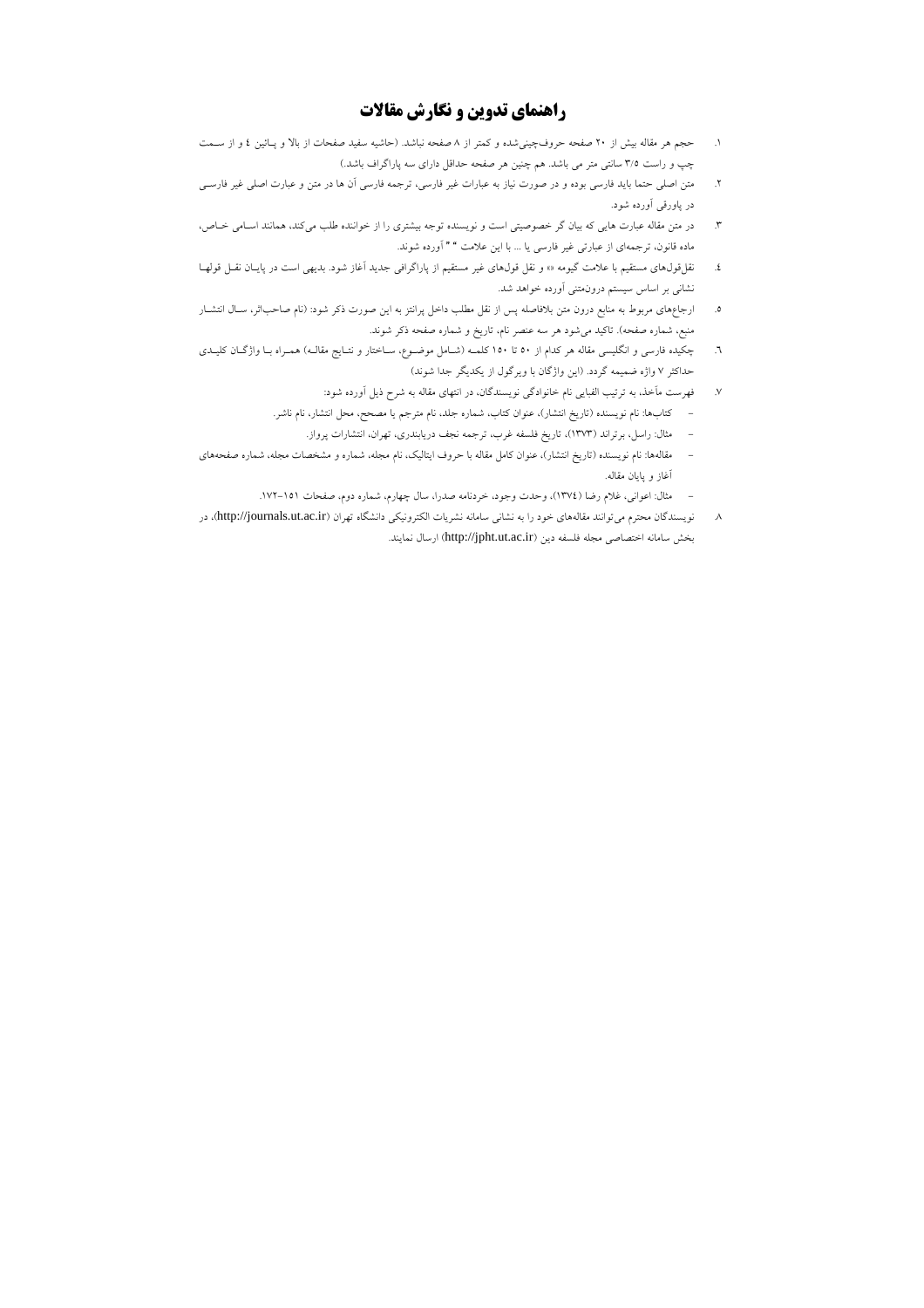## **فهرست مطالب**

| فاعلیت ایجادی از دیدگاه ملاصدرا و ابنٍسینا .                               |
|----------------------------------------------------------------------------|
| يحيى كبير؛ حسين حجتخواه                                                    |
| بایستههای عقلانیت در حکمت متعالیه                                          |
| سيدعبدالرحيم حسيني                                                         |
| عقل گرایی در مدرسهٔ امامیهٔ بغداد و معتزله                                 |
| رضا برنجكار؛ ريحانه هاشمي                                                  |
| عقلانیت ایمان از منظر سوین برن                                             |
| حسن قنبري                                                                  |
| 94<br>دربارهٔ نسبت خلق و حق، از منظر عقل و نقل ِ                           |
| حسين عشاقي                                                                 |
| نقد و بررسی معیارها و مبانی فهم زبان دین از دیدگاه ملاصدرا.<br>$110$       |
| سیدمرتضی حسینی شاهرودی؛ وحیده فخار نوغانی                                  |
| 147<br>بررسی تغییر عقیدهٔ آنتونی فلو از منظر موافقان و مخالفان             |
| على فتح طاهري؛ اسماعيل شرفي                                                |
| بررسی فلسفی امکان تحقق هوش مصنوعی قوی با توجه به دیدگاههای مختلف در مسئلهٔ |
| <b>IVM</b><br>ذهن و بدن                                                    |
| حسین مطلبی کربکندی؛ بهروز مینایی؛ عسگر دیرباز                              |
|                                                                            |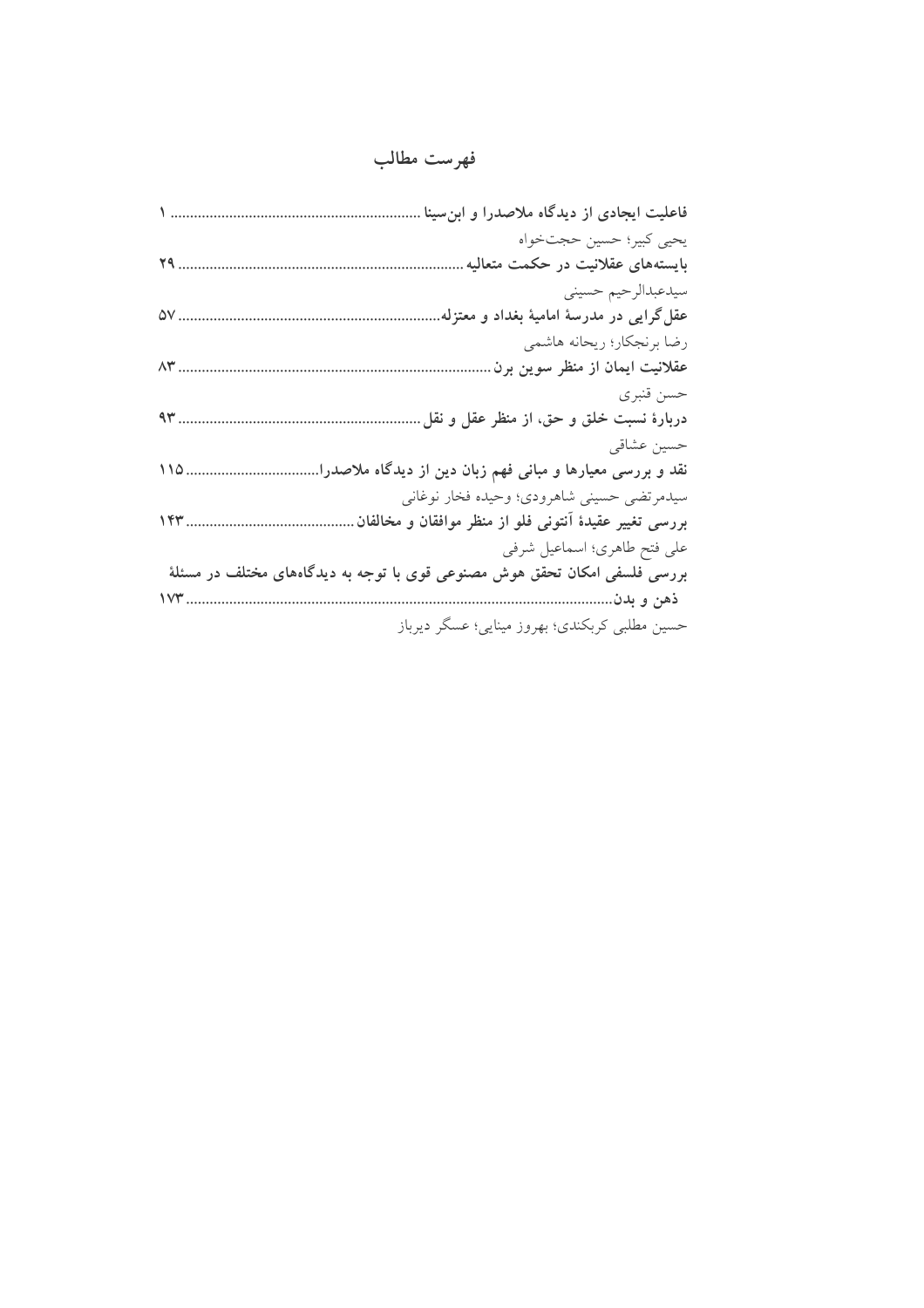# **Philosophy of Religion** Vol. 11, No. 1



*Editorial Board:* Aavani, Gholam Reza *Professor, Shahid Beheshti University*  Ahmadi, Ahmad *Professor, University of Tehran* Akbari, Reza *Associate Professor, Imam Sadeq University*  Alizamani, Amir-Abbas *Associate professor, University of Tehran* Allahbedashti, Ali *Associate Professor, University of Qom* Ayatollahi, Hamid Reza *Professor*, *Allame Tabatabaii University* Beheshti, Ahmad *Professor, University of Tehran* Berenjkar, Reza *Professor, University of Tehran, Farabi College*  Ibrahimi Dinani, Gholam Hossein *Professor, University of Tehran* Javadi, Mohsen *Professor, University of Qom* Mohammad-Rezai, Mohammad *Professor, University of Tehran,Farabi College* Kabir, Yahya *Associate professor, University of Tehran, Farabi College* Saeidi Mehr, Mohammad *Associate Professor, Tarbiat Modarres University*  Yasrebi, Yahya

*Professor, Allame Tabatabaii University*

*Proprietor*: University Of Tehran, Farabi College *Manager-in-Chief:*  Seyed Mohammad Moghimi, Ph.D *Editor-in-Chief:*  Mohammad Mohammad-Rezai, Ph.D *Executive Editor:*  Maryam Khademi *English Editor*: Hassan Mehrnia *Persian Editor:*  Farshad Rezvan *Typesetting & Pagination:*  Masoud Mousavi ISSN: *2008-7063*  Price: *10,000 R* 

• Articles in this journal express the personal opinions of their authors.

**Address:** Farabi College, University of Tehran Old Qom-Tehran Road - Islamic Republic of Iran

**P.O. Box:** 357 **Tel***/***Fax:** +9825-36166312 **Homepage**: http://jpht.ut.ac.ir **Email**: jpht@ut.ac.ir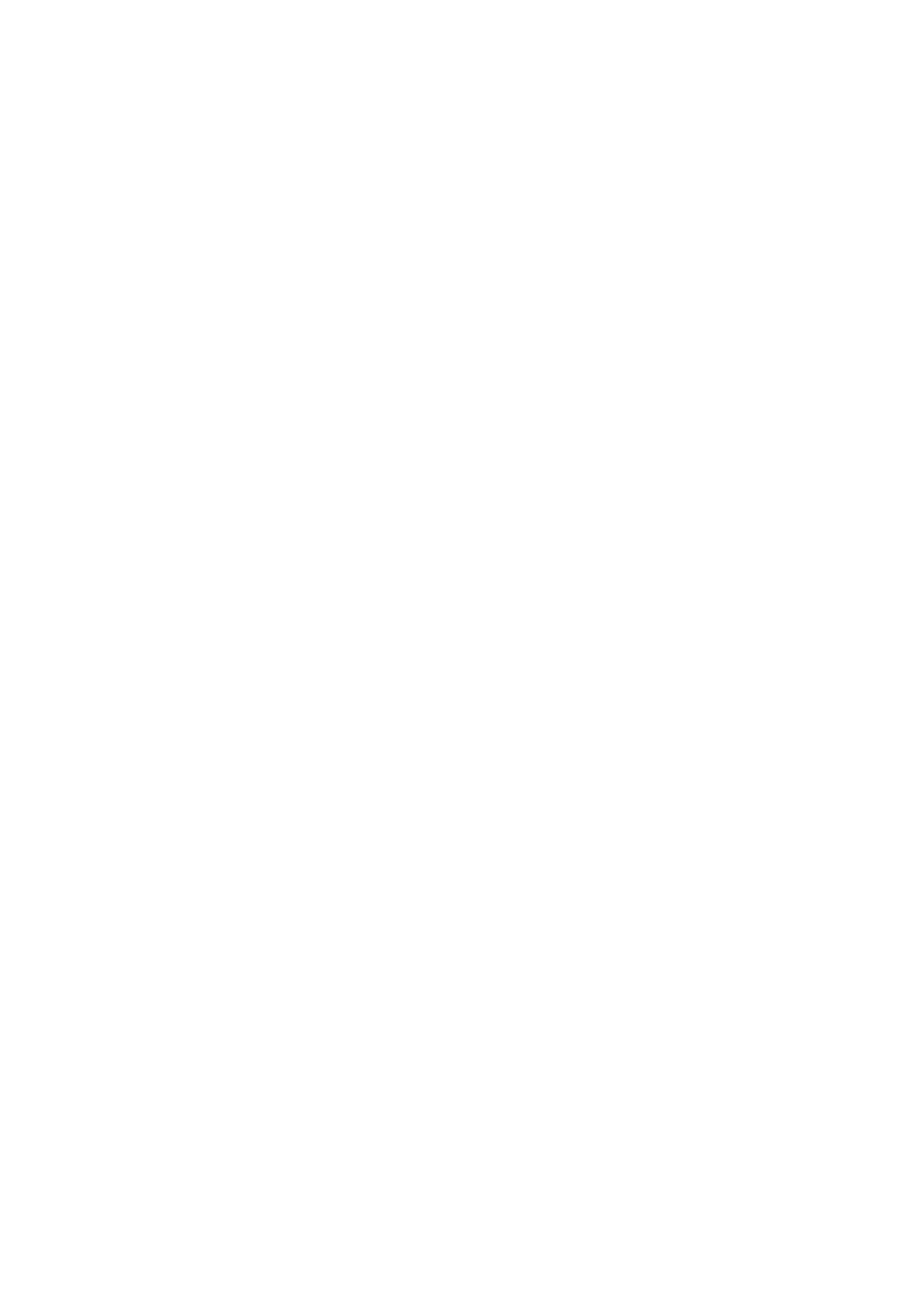### **Contents**

| Creational Agency from Mulla Sadra and Avicenna Viewpoint1<br>Yahya Kabir                                                                    |
|----------------------------------------------------------------------------------------------------------------------------------------------|
| Hosein Hojjatkhah                                                                                                                            |
| Necessities and Barriers of Shi'ite Rationality According to Mulla Sadra's<br>Seyed Abdorrahim Hoseini                                       |
| Rationalism in Imamiyya of Baghdad and Mu`tazilites of Basreh's School3<br>Reza Berenjkar<br>Reyhaneh Hashemi                                |
| Hassan Ghanbari                                                                                                                              |
| Relationship between Creature and Creator from Reason and Inspired<br>Hoseyn Oshshaq                                                         |
| A Critical Review about Criteria and Principles of Religious Language<br>Sayyed Morteza Hoseyni Shahrudi<br>Vahideh Fakhar Noghani           |
| Ali Fathtaheri<br>Esmaeil Sharafi                                                                                                            |
| Philosophical Study on Feasibility of Strong AI According to the Different<br>Hossein Motallebi Korbekandi<br>Behrooz Minaei<br>Asgar Dirbaz |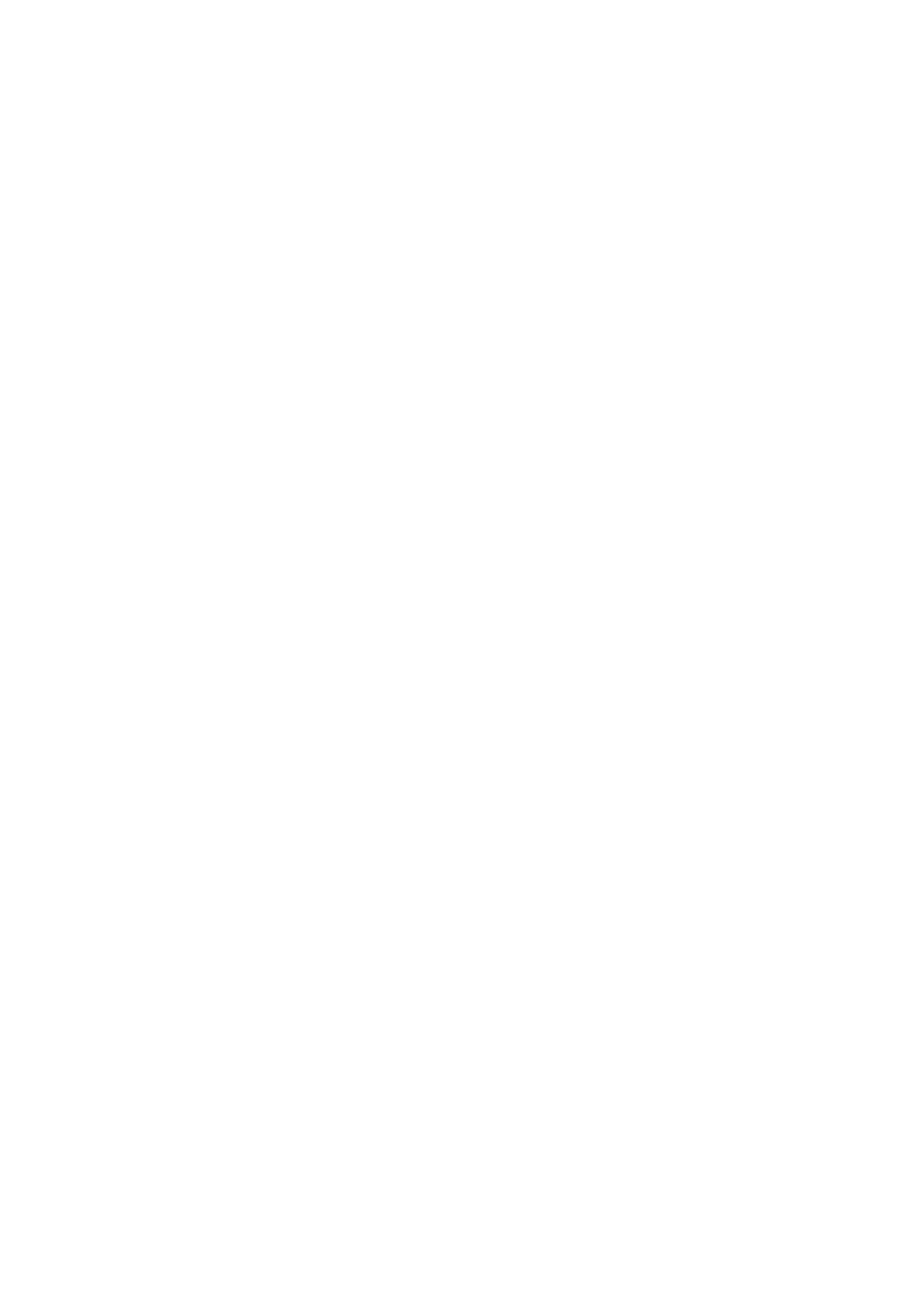### **Creational Agency from Mulla Sadra and Avicenna Viewpoint**

*Yahya Kabir, Ph.D Hosein Hojjatkhah* 

(Date of Receipt: 26 November 2013; Date of Acceptance: 29 April 2014)

#### **Abstract**

In contrary to Aristotle, who settled the "metaphysical difference between matter and form" as a fundamental basis of his philosophical system to attain the difference between sensible and non-sensory world and finally to the unmoved- mover, that is a natural agent; Avicenna chooses the "metaphysical difference between existence and essence" to reach the difference between necessary and contingent and prove the Divine agent, namely creational agent cause and pure being that is Allah Almighty. On the other hand, Mulla Sadra discussed about objective reality of existence and its gradational degrees, instead of discussion about example of existence and conformity of the concept of existence on them, to settle the fundamental basis of his philosophical system "primacy of existence over quiddity" or "principality of existence". This article explains various views about agency of Allah Almighty and finally concludes that Avicenna believes in Allah Almighty as agent-by-foreknowledge in the first sense, but Mulla Sadra believes in Allah Almighty as agent by self-manifestation and, in his another view, as agent-by-foreknowledge in the second sense.

#### **Keywords:**

Agent-by-Foreknowledge, Agent by Self-Manifestation, Agent Cause, Divine, Creational Agency, Natural Agent, Principality of Existence.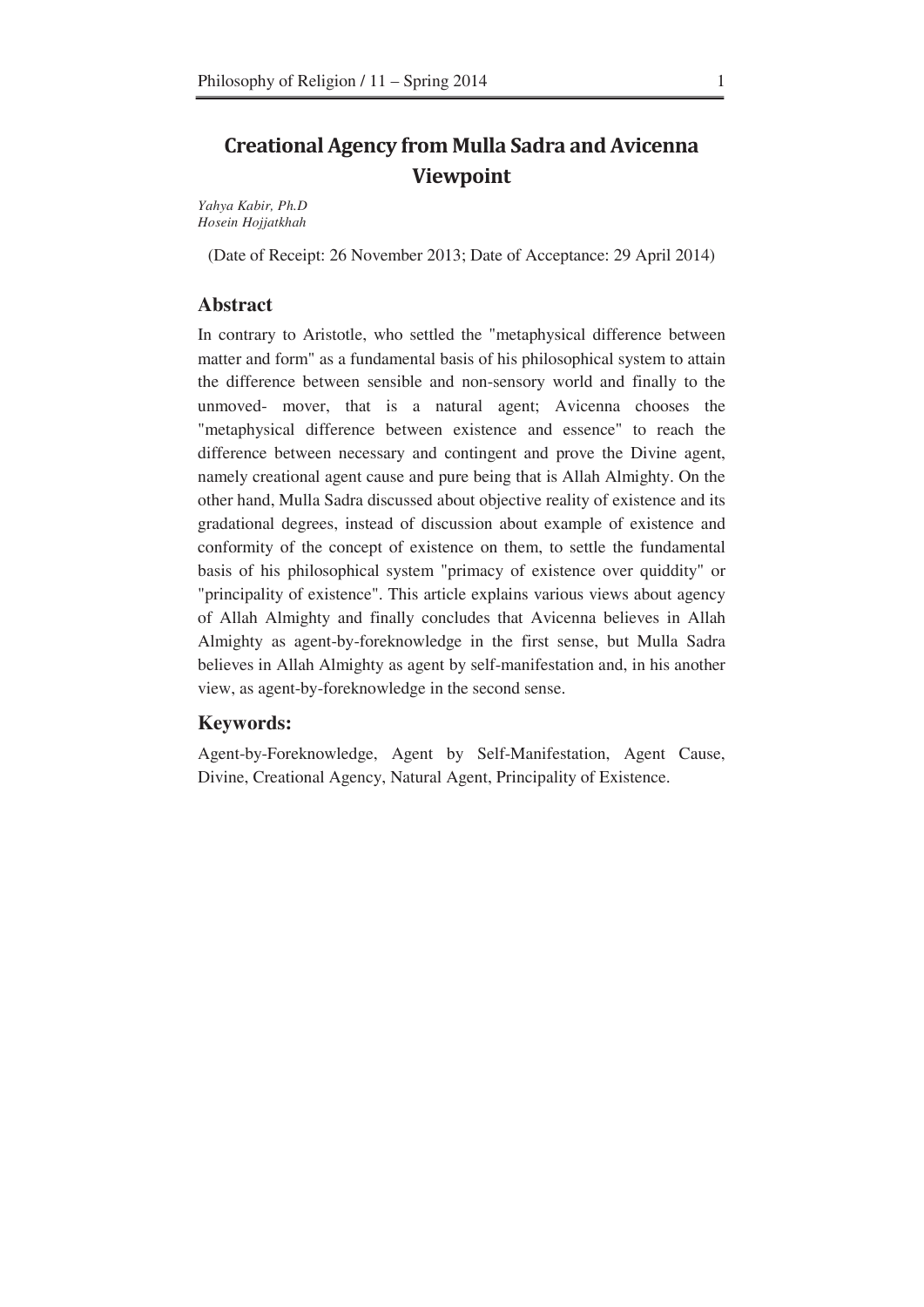### **Necessities and Barriers of Shi'ite Rationality According to Mulla Sadra's Transcendental Wisdom**

*Seyed Abdorrahim Hoseini, Ph.D* 

(Date of Receipt: 16 December 2013; Date of Acceptance: 29 April 2014)

#### **Abstract**

Rationality is the most prominent action and characteristic of humanity and different schools of thought and branches of philosophy have found the Key of their reputation and survival in it. This article is going to answer to this question that how the Transcendental Wisdom, as the highest symbol of Shi'ite rationality, could draw basic conditions of just thinking and wise intellection; and on what elements it is based? Moreover, according to Transcendental Wisdom, for achieving the truth and opening up the bright horizons against humanity, which principles are mandatory to appeal on it? By examining the works of Mulla Sadra it is obtained that he strictly emphasizes on the rules and scientific principles of Transcendental Wisdom and believes that for observing them and discovering a new horizons for obtaining a larger world, appealing to wisdom is inevitable. Some of these principles and rules are as such: reason– pivot, faith, sainthood, wisdom, freedom, refinement of body from filth by Shari'a and purification of heart from inappropriate thoughts; are positive criteria. While, principles and rules such as inherent defect, concealment of consciousness, and being away from favorable goals, are negative points in this respect.

#### **Keywords:**

Barriers, Favorable Goals, Rationality, Transcendental Wisdom.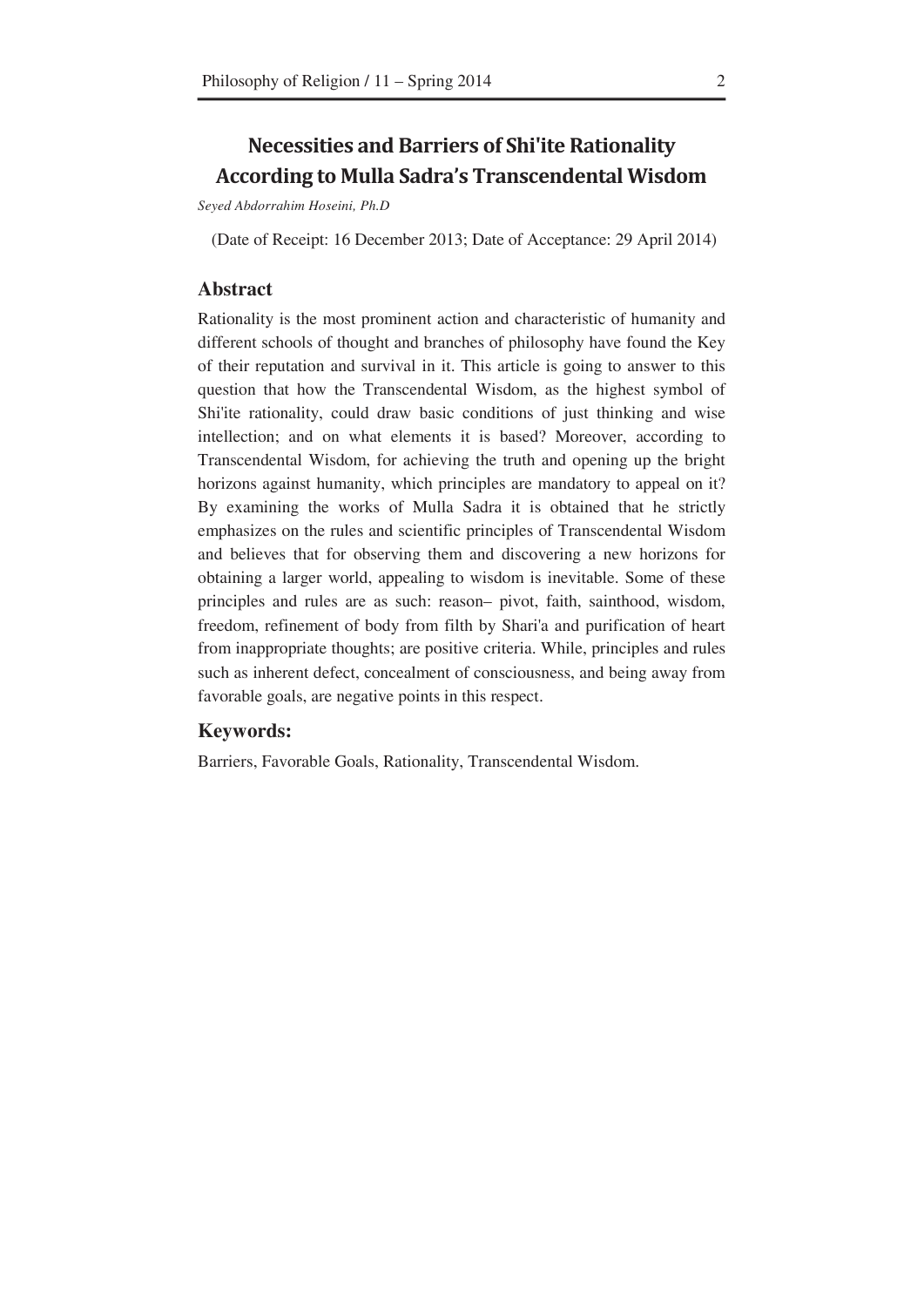### **Rationalism in Imamiyya of Baghdad and Mu`tazilites** of Basreh's School

*Reza Berenjkar, Ph.D Reyhaneh Hashemi* 

(Date of Receipt: 6 January 2014; Date of Acceptance: 29 April 2014)

#### **Abstract**

Reason for Mu`tazilites of Basreh is defined by expressions like knowledge, prohibition, thought, and opinion that opens a strict way to achieve knowledge and apprehension of religious duties. They were the first group of Sunnis that: 1. used the advantageous of speculative reason in cognition of religion; 2. argued for good and evil of deeds through practical reason, 3. rejected vile action of Allah, 4. argued for doing the religious obligation. In Imamiyya of Baghdad's School, Sheikh Mofid and Sayyed Morteza have attributed the reason to a faculty which demands for differentiation; and Sheikh Tousi has defined it as a collection of sciences. This school, in fact has accepted the practical and speculative functions of reason. Also, Sheikh Mofid like Kufa theologians and in contrary with Mu`tazilites, believes that Reason in his activities in fact depends on Revelation; while Sayyed Morteza and Sheikh Tousi do not accept such needs. Both Mu`tazilitesand Baghdad School did not present any argument on behalf of authority of reason, as if they supposed it to be an axiom, and reason is practically used as a source as well as an instrument.

#### **Keywords:**

Authority, Imamiyya, Mu`tazilites, Practical Reason, Reason, Speculative Reason.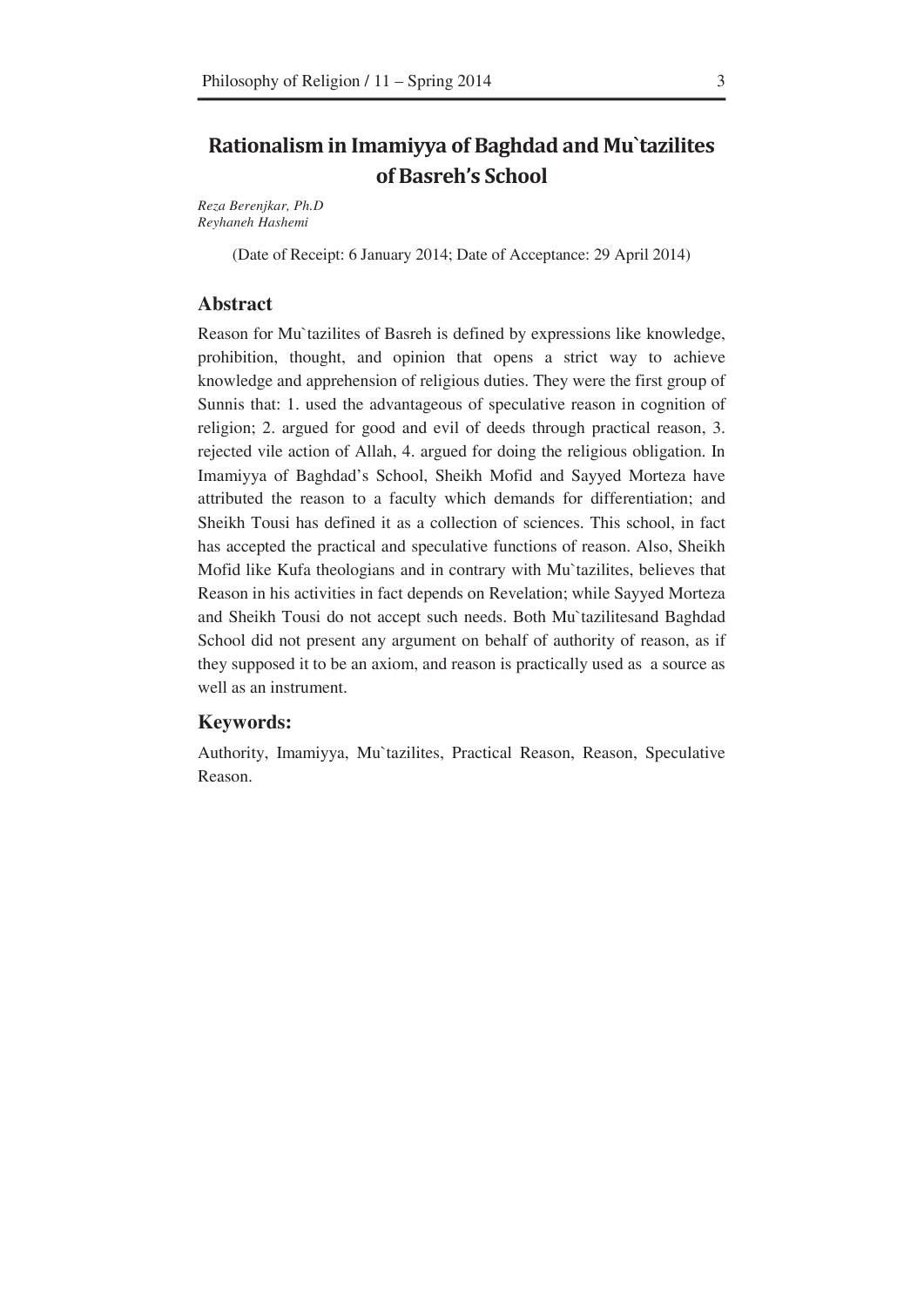### **Rationality of Faith from Swinburne's Viewpoint**

*Hassan Ghanbari, Ph.D* 

(Date of Receipt: 20 January 2014 ; Date of Acceptance: 29 April 2014)

#### **Abstract**

In this article, first of all, we will point out to two conception of Reason. Then Swinburne's comprehension of reason that is in accordance with the first conception of reason will take into consideration. Moreover, it is shown that from Swinburne's viewpoint religious faith and popular creeds are both rational. After defining the ordinary definition of Knowledge near epistemologists, we will answer to the question that: "what is relation between religious Faith and knowledge?" In this respect, we will consider the principles that Swinburne has mentioned for rationality of belief. At the end, we will point out to special definition of Faith that is used in Islamic Kalam (speech), as "internal and heartily verification". So we should conclude that according to Islamic definition of faith, the concept of Faith contains a kind of certainty and could be considered as knowledge; while according to other definitions from faith (and also Swinburne's), it is not knowledge.

#### **Keywords:**

Certainty, Faith, Knowledge, Rationality, Swinburne.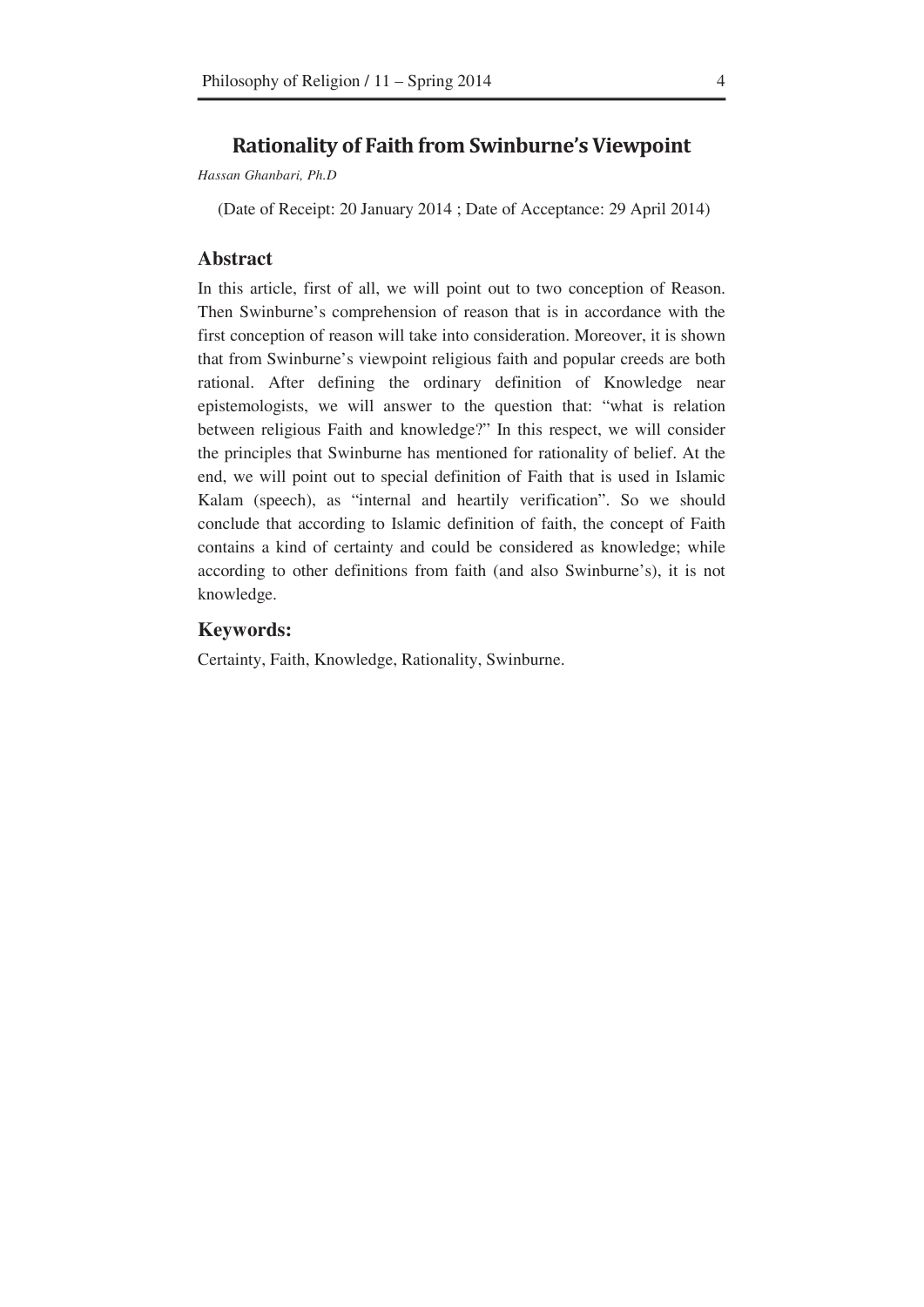### **Relationship between Creature and Creator from Reason and Inspired Transmission Viewpoint**

*Hoseyn Oshshaq, Ph.D* 

(Date of Receipt: 26 January 2014 ; Date of Acceptance: 29 April 2014)

#### **Abstract**

There are three main ideas about relation between creatures and creator: One of them is the "theory of separation", according to which there's not any homogeneity between creatures and creator. It means that the essence and existence of creatures is totally different from creators. The second one is the "theory of oneness", according to which creatures and creator are united in their essence and in their existence; although creatures aren't in homogeneity with God in their existence degrees. And the third one is "theory of pure unity", according to which creatures don't have any reality except creator's (God's) reality i. e. God is existence and creatures are only his appearance. According to the reasonable and traditional proof, the first and second theories are false and the third one is correct.

#### **Keywords:**

Appearance, Creatures, Essence, Existence, God.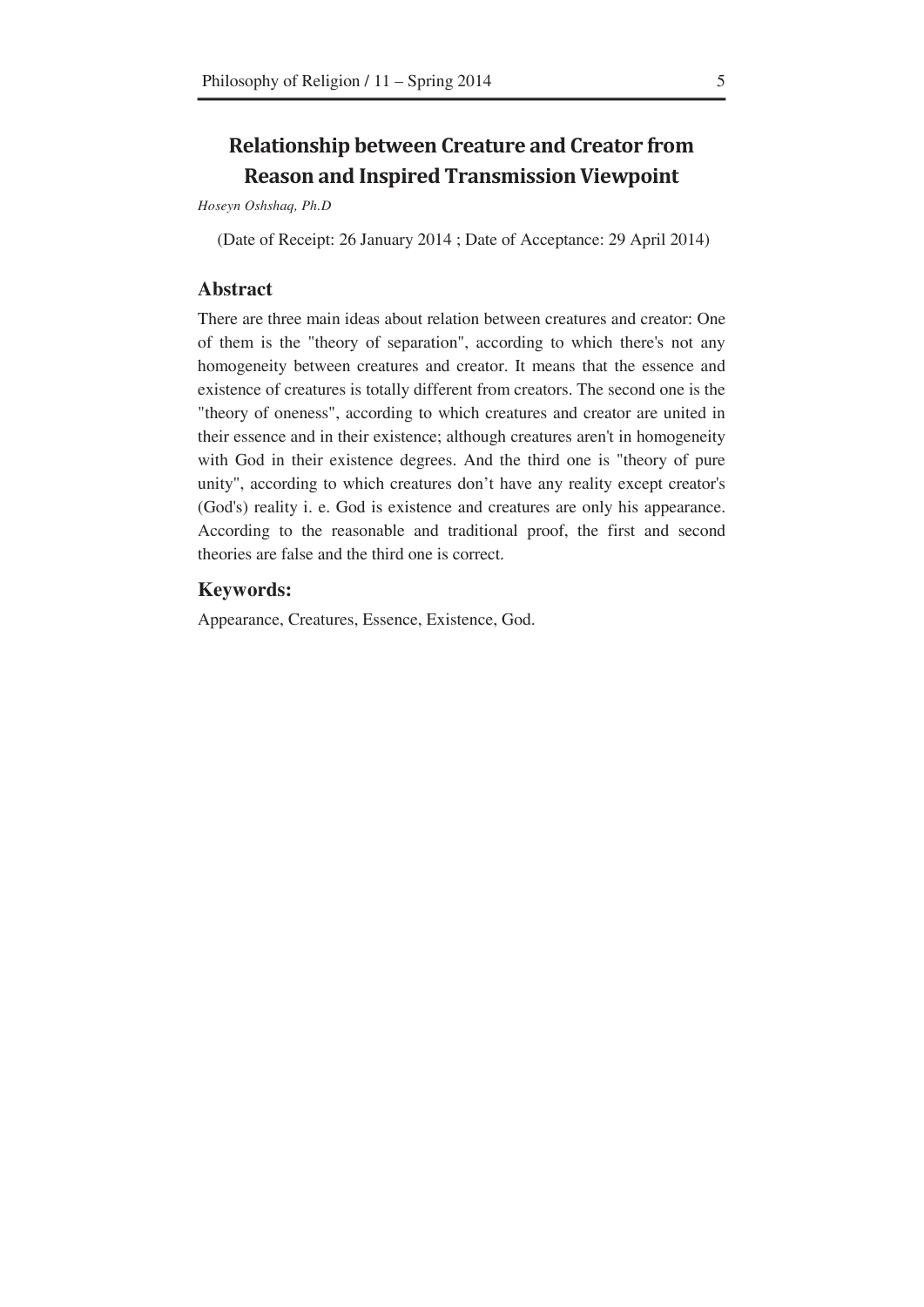## A Critical Review about Criteria and Principles of Religious Language Understanding according to Mulla Sadra's View

*Sayyed Morteza Hoseyni Shahrudi, Ph.D Vahideh Fakhar Noghani, Ph.D* 

(Date of Receipt: 18 February 2014; Date of Acceptance: 29 April 2014)

#### **Abstract**

The issue of religious language and its understanding has been one of the main issues among many Islamic thinkers at past and Mulla Sadra is among the scholars that presented certain criteria and principles for understanding the implications of religion language. The collection of these criteria and principles, indicates his view concerning the religion understanding. In this inquiry, the criteria and principles of religion language from three essential dimension is taken into consideration: first of all, "special features of religion language"; secondly, "Ontological principles of religion language"; and finally, "linguistic principles of religion language". And as we know, Mulla Sadra in the light of these three dimensions could attain to implications of religion language. Moreover, in some cases, in the light of these criterias, we had a comparative study about Mulla Sadra's method of understanding from implications of religion language and other thinkers method. At the end, we tried based on the theory of extension words implication, present a new explication of understanding religion language.

#### **Keywords:**

Criteria and Principles, Implication Extension, Religion Language.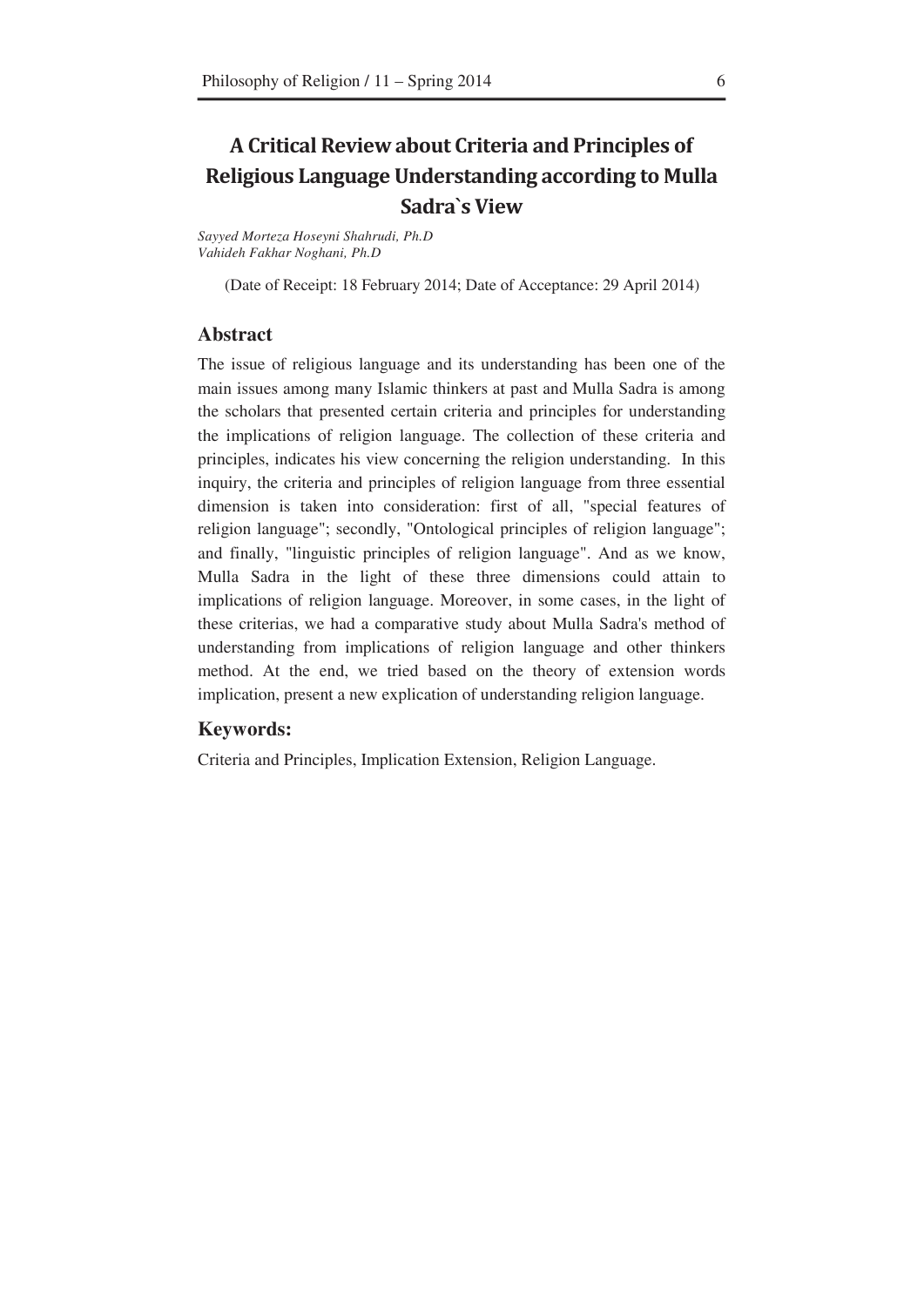### A Study of Antony Flew's Conversion: Proponents & **Opponents**

*Ali Fathtaheri, Ph.D Esmaeil Sharafi* 

(Date of Receipt: 23 February 2014; Date of Acceptance: 29 April 2014)

#### **Abstract**

After about 60 years attempting in denying of God, Antony Flew the famous analytic philosopher, announced that by appealing to some scientific evidences he finally convert his manner and believes in God. According to Flew, his conversion was due to fulfillment this popular principle in his life: "follow evidence, wherever it leads you". When he was an atheist, he tried to challenge the views of theists with certain issues such as the existence of evils in the world, and the meaningfulness of the religious statements; and according to the presuppositions of atheism, he never tried to accept the responsibility of offering reasons for his claims. But on the other hand, he had the same view toward the atheists. Accordingly, he neither considers himself as a theist nor positive atheist. But He considers his position as a negative atheism. Hence his belief at that time could be considered as a provisional position. As a result, in the light of new findings in the field of genetics and on the basis of the principle of his reason, he declared that he believes in God. But his opponents, chiefly on the basis of their prejudices, sought to consider his return from atheism as stemmed from his old age, weakness of memory, and defect of his knowledge. In this article, while referring to the basic thought of Flow in both periods, the authors try to carry out a critical study of the views of the opponents and prove that his conversion did not contradict with his basic principle.

#### **Keywords:**

Antony Flew, Conversion, Deism, Evidence, Negative and Positive Atheist, Theism.